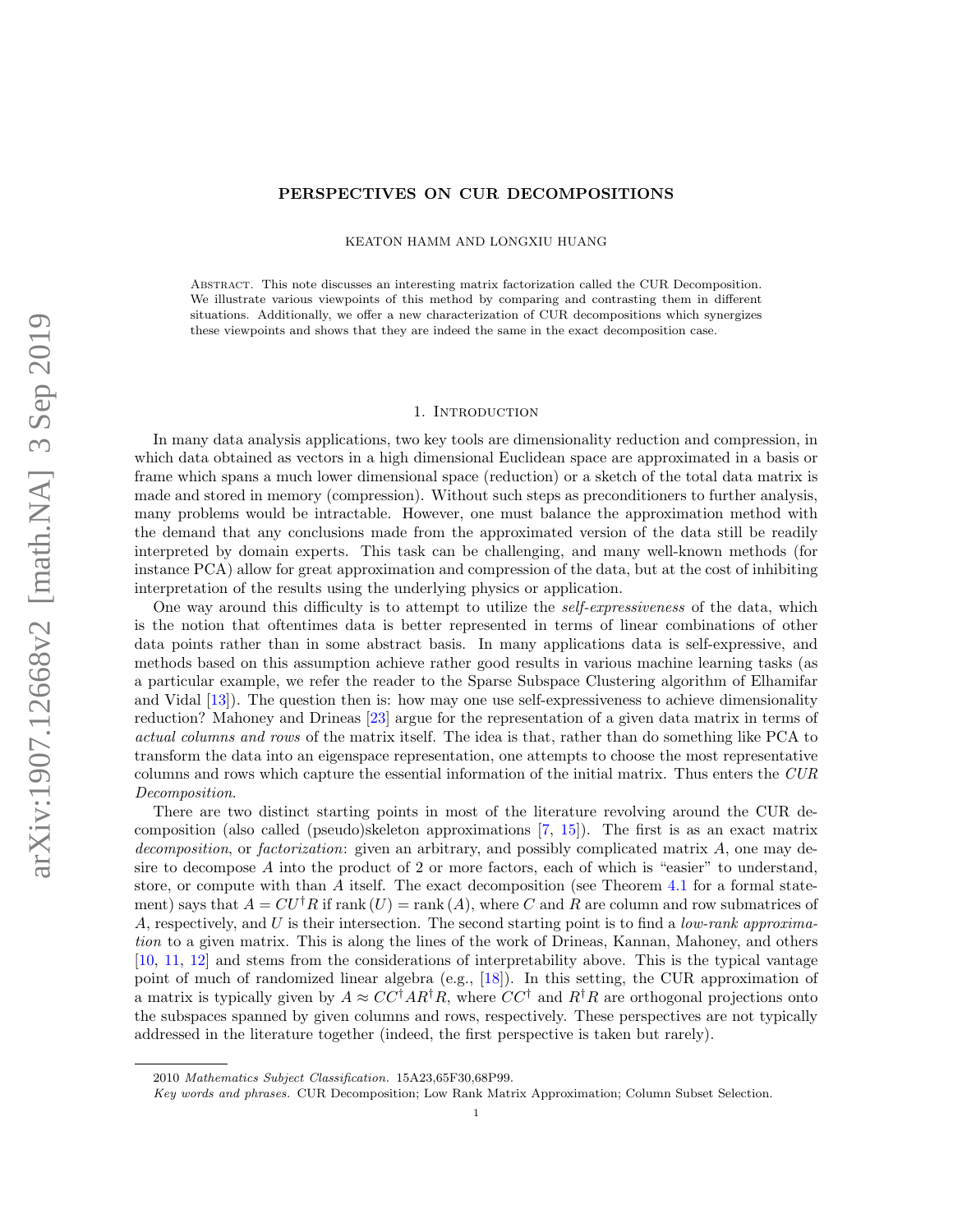This short note compares and contrasts these two viewpoints of CUR, showing that they are indeed the same in the exact decomposition case, but distinct in the approximation case. Moreover, we obtain a characterization of CUR decompositions which provides some interesting and unexpected equivalences.

# 2. Main Result

The following is the main result of this note; here K is either  $\mathbb R$  or  $\mathbb C$ , and  $A^{\dagger}$  is the Moore–Penrose pseudoinverse of A (see Section [3](#page-1-0) for the full definition; briefly, if  $A = U\Sigma V^*$  is the SVD of A, then  $A^{\dagger} = V \Sigma^{\dagger} U$ , where the diagonal of  $\Sigma^{\dagger}$  contains the reciprocal of the elements of  $\Sigma$ ).

**Theorem A** (Theorem [5.5](#page-6-0) and Proposition [5.6\)](#page-7-0). Let  $C = A(:,J)$  and  $R = A(I,:)$  be column and row submatrices of  $A \in \mathbb{K}^{m \times n}$  (possibly with repeated columns/rows), and let  $U = A(I, J)$  be their intersection. Then the following are equivalent:

- $(i)$  rank  $(U)$  = rank  $(A)$
- (ii)  $A = CU^{\dagger}R$
- (iii)  $A = CC^{\dagger}AR^{\dagger}R$

 $(iv)$   $A^{\dagger} = R^{\dagger}UC^{\dagger}$ 

(v) rank  $(C) = \text{rank}(R) = \text{rank}(A)$ .

Moreover, if any of the equivalent conditions above hold, then  $U^{\dagger} = C^{\dagger} A R^{\dagger}$ .

This theorem reconciles the exact CUR decomposition  $A = CU^{\dagger}R$  with the CUR approximation given by  $A \approx CC^{\dagger}AR^{\dagger}R$ . The latter is the best CUR approximation in a sense that is made precise in the sequel. The moreover part (and the equivalence of  $(iv)$ ) is interesting in its own right because it is not generally the case that  $(AB)^{\dagger} = B^{\dagger}A^{\dagger}$ .

The rest of the paper develops as follows: Section [3](#page-1-0) establishes the notation used throughout the sequel; Section [4](#page-2-1) derives both the exact CUR decomposition and the CUR approximation, which are the primary viewpoints given in the literature. These methods are compared and shown to be equivalent in the exact decomposition case in Section [5,](#page-6-1) and their difference is illustrated in the approximation case (Section  $6$ ). We also give a history of the decomposition and its influences in Section [7.](#page-8-1)

## 3. NOTATIONS

<span id="page-1-0"></span>Here, the symbol  $\mathbb K$  will represent either the real or complex field, and we will denote by  $[n]$ , the set of integers  $\{1, \ldots, n\}$ . In the sequel, we will often have occasion to speak of submatrices of a matrix  $A \in \mathbb{K}^{m \times n}$  with respect to certain columns and rows. For this, we will use the notation  $A(I,:)$  to denote the  $|I| \times n$  row submatrix of A consisting only of those rows of A indexed by  $I \subset [m]$ , and likewise  $A(:, J)$  will denote the  $m \times |J|$  column submatrix of A consisting only of those columns of A indexed by  $J \subset [n]$ . Therefore,  $A(I, J)$  will be the  $|I| \times |J|$  submatrix of those entries  $a_{ij}$  of A for which  $(i, j) \in I \times J$ . We will also allow columns and rows to be repeated, but we still use the same notation in this case. Here, C will always denote  $A(:, J)$  for some  $J \subset [n]$  (possibly with repeated entries), R to denote  $A(I,:)$  for  $I \subset [m]$ , and  $U = A(I, J)$ .

The Singular Value Decomposition (SVD) of a matrix A will typically be denoted by  $A = W_A \Sigma_A V_A^*$ with the use of W being preferred to the typical usage of U since the latter will stand for the middle matrix in the CUR decomposition. The truncated SVD of order  $k$  of a matrix  $A$  will be denoted by  $A_k = W_k \Sigma_k V_k^*$ , where  $W_k$  comprises the first k left singular vectors,  $\Sigma_k$  is a  $k \times k$  matrix containing the largest k singular values, and  $V_k$  comprises the first k right singular vectors. We will always assume that the singular values are positioned in descending order, and label them  $\sigma_1 \ge \sigma_2 \ge \cdots \ge \sigma_r \ge 0$ . To specify the matrix involved, we may also write  $\sigma_i(A)$  for the *i*–th singular value of A.

Given a matrix  $A \in \mathbb{K}^{m \times n}$ , its Moore–Penrose pseudoinverse will be denoted by  $A^{\dagger} \in \mathbb{K}^{n \times m}$ . We recall for the reader that this pseudoinverse is unique and satisfies the following properties: (i)  $AA^{\dagger}A = A$ , (ii)  $A^{\dagger}AA^{\dagger} = A^{\dagger}$ , and (iii)  $AA^{\dagger}$  and  $A^{\dagger}A$  are Hermitian. Additionally, given the SVD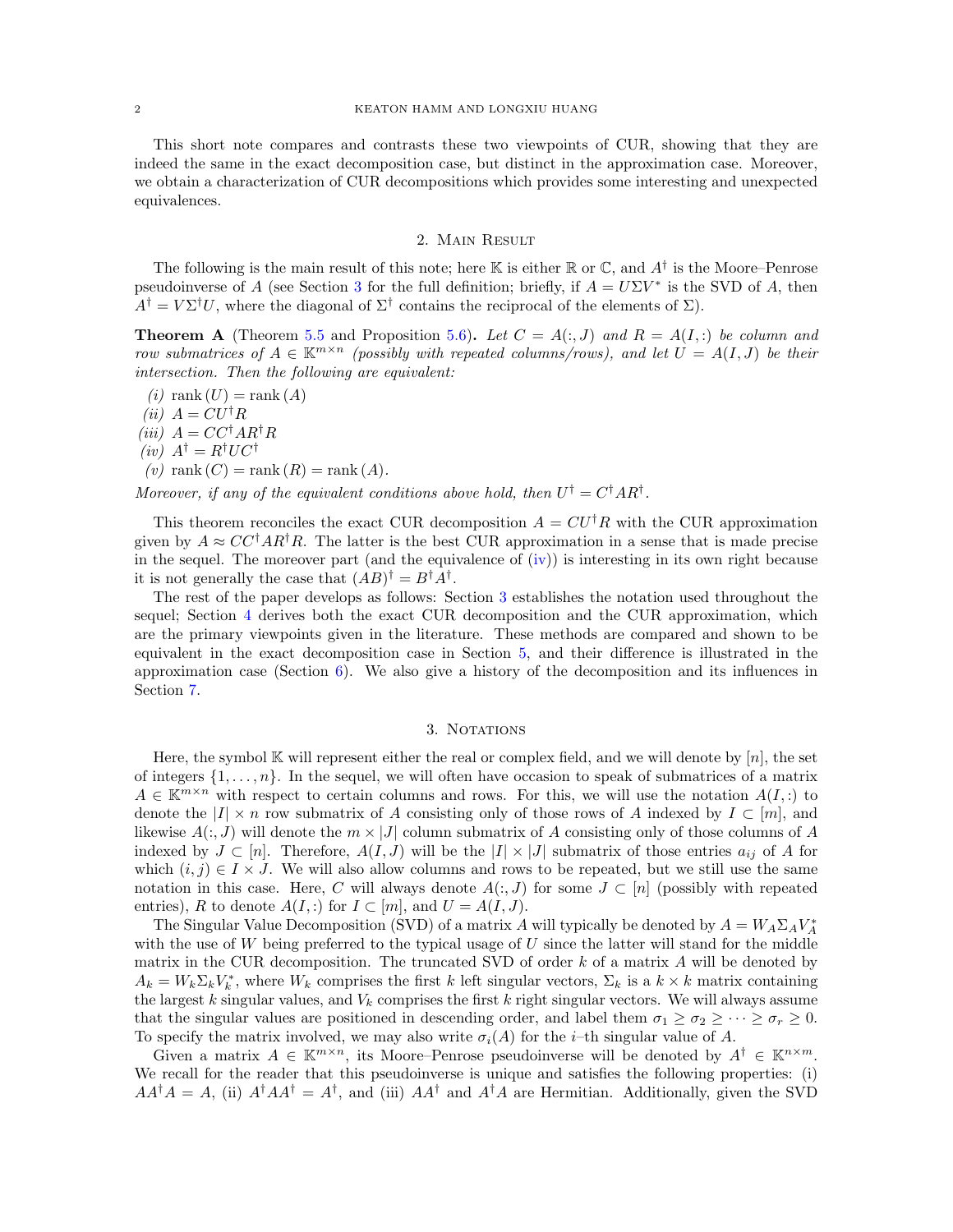of A as above we have a simple expression for its pseudoinverse as  $A^{\dagger} = V_A \Sigma_A^{\dagger} W_A^*$ , where  $\Sigma^{\dagger}$  is the  $n \times m$  matrix with diagonal entries  $\frac{1}{\sigma_i(A)}$ ,  $i = 1, \ldots, k = \text{rank}(A)$ .

Our analysis will consider a variety of matrix norms. Some of the most important are the spectral norm  $||A||_2 := \sup\{||Ax||_2 : x \in S_{\mathbb{K}^n}\}\$ , where  $S_{\mathbb{K}^n}$  is the unit sphere of  $\mathbb{K}^n$  (in the Euclidean norm). It is a useful fact that  $||A||_2 = \sigma_1(A)$ . The Frobenius norm is another common norm that will be used, and has an entrywise definition, but also can be represented using the singular values as well, to wit

$$
||A||_F := \left(\sum_{i,j} a_{i,j}^2\right)^{\frac{1}{2}} = \left(\sum_i \sigma_i(A)^2\right)^{\frac{1}{2}}
$$

.

We also utilize the Schatten p–norms,  $1 \leq p \leq \infty$  (which are defined by the right-most term in the Frobenius norm expression above but with the  $\ell_2$  norm of the singular values replaced with an  $\ell_p$ norm).

Finally, we will use  $\mathcal{N}(A)$  and  $\mathcal{R}(A)$  to denote the nullspace and range of A, respectively.

# 4. Two viewpoints on CUR

<span id="page-2-1"></span>In this section, we will illustrate the conclusion one would obtain for a CUR decomposition or approximation based on each launching point mentioned here.

4.1. Exact Decomposition:  $A = CU^{\dagger}R$ . For our first tale regarding CUR, we begin by asking the question: given a matrix  $A \in \mathbb{K}^{m \times n}$  with rank  $k < \min\{m, n\}$ , can we decompose it into terms involving only some of its columns and some of its rows? Particularly, if we choose  $k$  columns of  $A$ which span the column space of A and k rows which span the row space of A, then we should be able to stitch these linear maps together to get A itself back. The answer, as it turns out, is yes as the following theorem shows (the intuition of the previous statement will be demonstrated in a subsequent figure).

<span id="page-2-0"></span>**Theorem 4.1.** Let  $A \in \mathbb{K}^{m \times n}$  have rank k, and let  $I \subset [m]$  and  $J \subset [n]$  with  $|I| = t \geq k$  and  $|J| = s \ge k$ . Let  $C = A(:, J)$ ,  $R = A(I,:)$ , and  $U = A(I, J)$ . If rank  $(U) = \text{rank}(A)$ , then

 $A = CU^{\dagger}R$ .

*Proof.* Given the constraint on U, it follows that rank  $(C) = \text{rank}(R) = \text{rank}(A)$ . Thus, there exists an  $X \in \mathbb{K}^{s \times n}$  such that  $A = CX$  (in fact there are infinitely many if  $s > \text{rank}(A)$ ). Now suppose that  $P_I$  is the row-selection matrix which picks out the rows of A according to the index set I. That is, we have  $P_I A = R$ , and likewise  $P_I C = U$ . Then the following holds:

$$
A = CX \Leftrightarrow P_I A = P_I CX \n\Leftrightarrow R = UX.
$$

The second equivalence is by definition of  $U, R$ , and  $P<sub>I</sub>$ , while the forward direction of the first equivalence is obvious. The backward direction holds by the assumption on the rank of  $U$ , and hence on C and R. That is, the row-selection matrix  $P_I$  eliminates rows that are linearly dependent on the rest, and so any solution to  $P_I A = P_I C X$  must be a solution to  $A = C X$ . Finally, it suffices to show that  $X = U^{\dagger}R$  is a solution to  $R = UX$ . By the same argument as above, it suffices to show that  $U^{\dagger}R$  is a solution to  $RP_J = U = UXP_J$  if  $P_J$  is a column-selection matrix which picks out columns according to the index set J. Thus, noting that  $UU^{\dagger}RP_J = UU^{\dagger}U = U$  completes the proof.

Figure [1](#page-3-0) provides an illustration of the CUR decomposition from a matrix point of view, whereas Figure [2](#page-4-0) shows the intuition of the decomposition based on the viewpoint of the linear operators that the matrices represent.

<span id="page-2-2"></span>Remark 4.2. Upon careful examination of the proof of Theorem [4.1,](#page-2-0) we observe that the conclusion  $A = CU^{\dagger}R$  holds also in the event that columns and rows of A are repeated. That is, if  $I = \{i_1, \ldots, i_t\}$ ,  $i_k \in [n]$  and  $J = \{j_1, \ldots, j_s\}, j_k \in [m]$  (where the  $i_k$  and  $j_k$  are not necessarily distinct), and C consists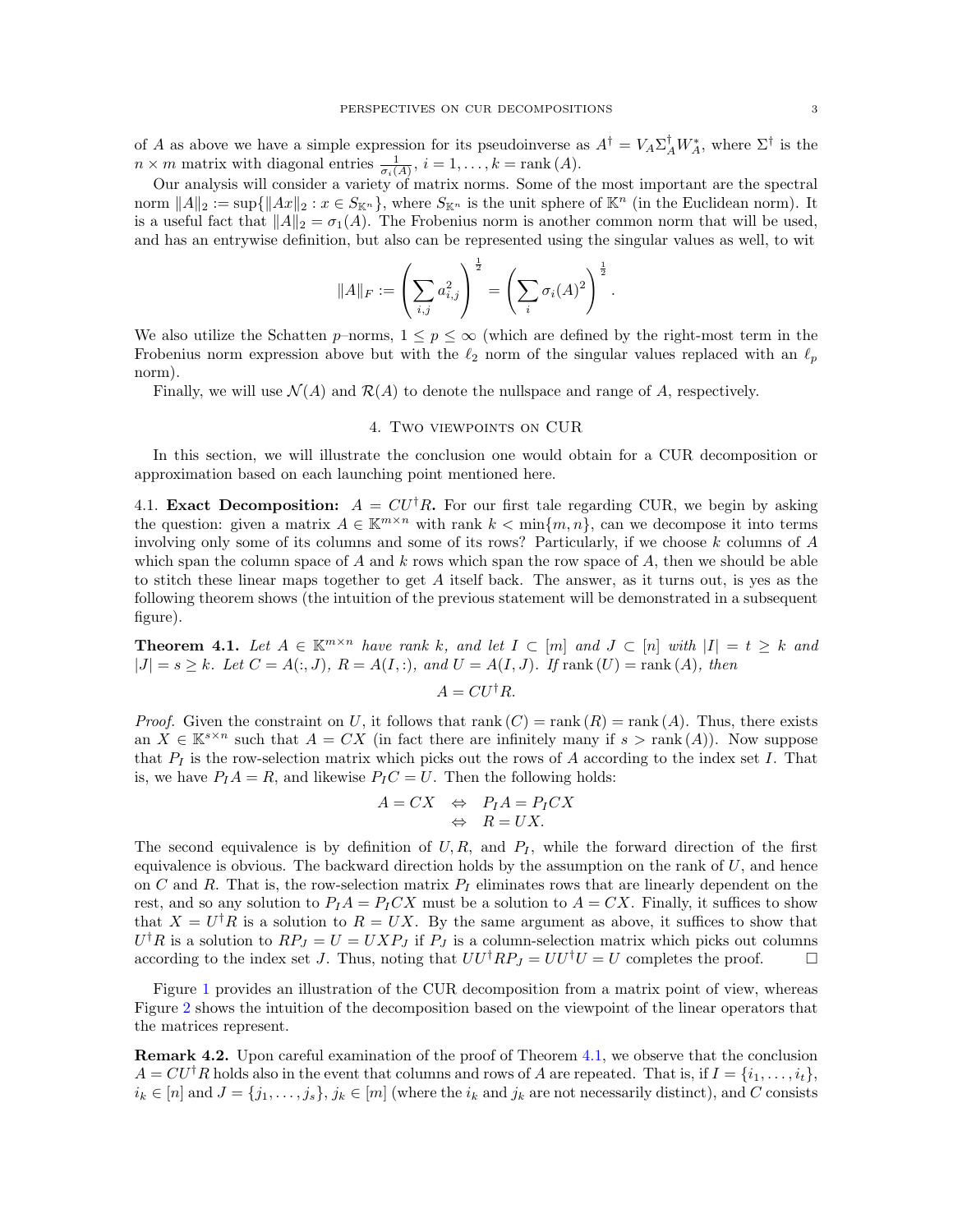<span id="page-3-0"></span>

FIGURE 1. Illustration of the CUR decomposition.  $C$  is the red column submatrix of A, while R is the blue row submatrix of A, and U is their intersection (naturally purple).

of columns  $A(:, i_k)$ ,  $k \in [t]$  and R consists of rows  $A(j_k, :)$ ,  $k \in [s]$ , with  $U_{k,\ell} = A_{i_k,j_\ell}$ , then provided rank  $(U) = \text{rank}(A)$ , we have  $A = CU^{\dagger}R$ .

4.2. Best Low Rank Approximation:  $A \approx CC^{\dagger}AR^{\dagger}R$ . A low rank approximation of a matrix A is a matrix with small (compared to the size of the matrix) rank which is ideally close to A in norm. Many low rank approximation (and indeed decomposition) methods begin with the idea that perhaps a basis other than the canonical one is a "better" basis in which to represent a given matrix, where the term better is vague and dependent upon the context. The second viewpoint on CUR stems from this same idea and is, in our opinion, the one more closely tied to those interested in data science, whether in theory or practice. So with that in mind, suppose that we would like to take a matrix  $A \in \mathbb{K}^{m \times n}$ , and find a rank k approximation to it given some fixed k. Of course, it is well known that if one desires the *best* rank k approximation to  $A$ , then one needs look no further than its truncated SVD. That is, if  $W_k, \Sigma_k, V_k$  are the first k left singular vectors, singular values, and right singular vectors, respectively, then one has

(1) 
$$
\operatorname*{argmin}_{X:\operatorname*{rank}(X)=k} \|A - X\|_{\xi} = W_k \Sigma_k V_k^*
$$

in the case that  $\xi$  is any Schatten p–norm.

Given this observation, the reader might be forgiven for thinking, why should one look any further for a low-rank approximation for A when the SVD provides the best? Well, this is not the whole story, of course. One reason to continue the search is that the SVD fails to preserve much of the structure of A as a matrix. For example, suppose that A is a sparse matrix; then in general U and V, hence  $W_k$  and  $V_k$ , fail to be sparse. Therefore, the SVD does not necessarily remain faithful to the matricial structure of A. For yet another reason, we turn to the wisdom of Mahoney and Drineas [\[23\]](#page-10-1). As they point out, a major factor in analyzing data is interpretability of the results. Consequently, if one manipulates data in some fashion, one must do it in such a way as to still be able to make a meaningful conclusion.

Let us take the SVD as a case in point: suppose in a medical study, a researcher observes a large number n of gene expression levels in m patients and concatenates the data into an  $m \times n$  matrix A. Supposing the desired outcome is to determine which genes are most indicative of cancer risk in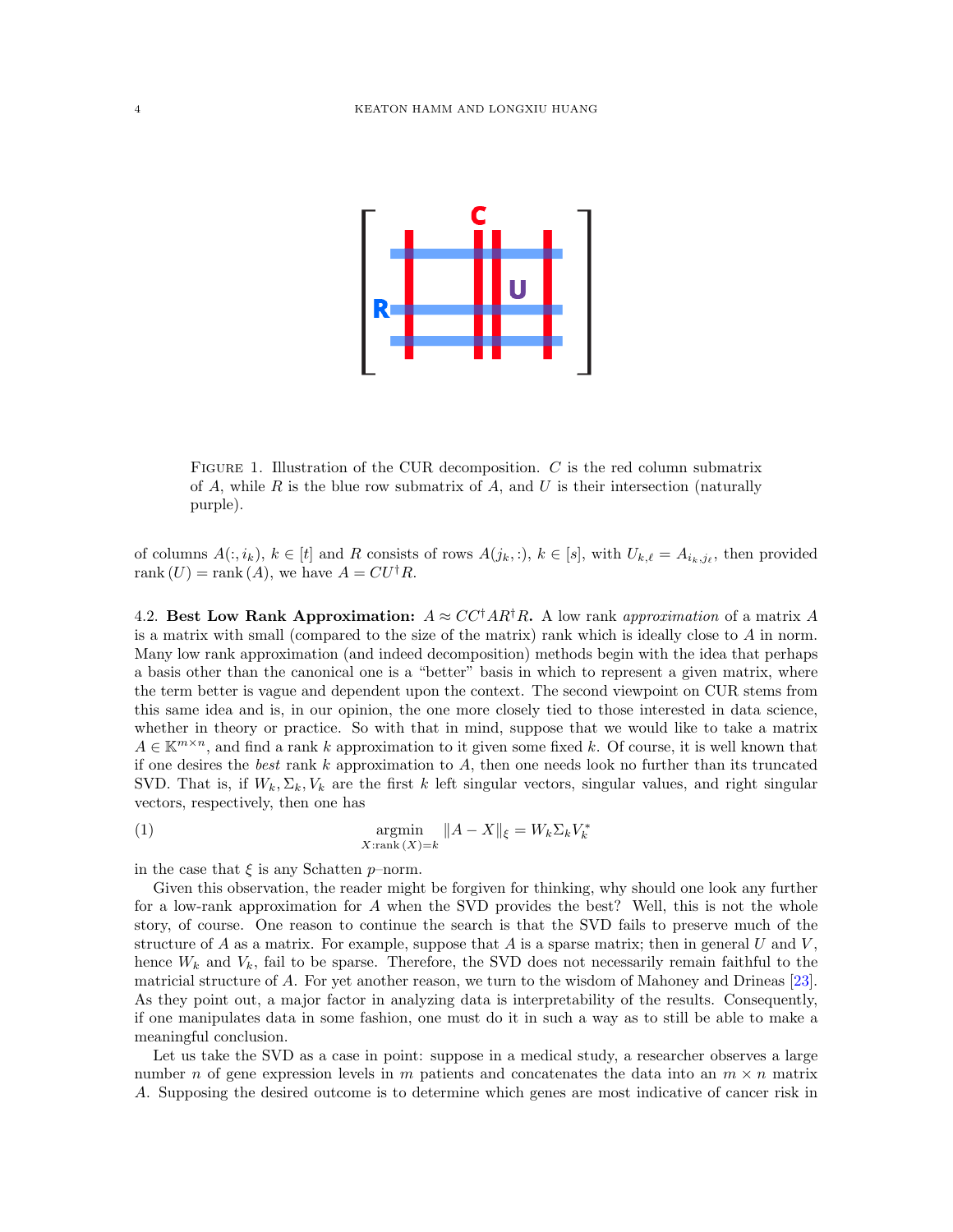<span id="page-4-0"></span>

Figure 2. A diagram of the CUR decomposition viewed as linear operators. The illustration of the decomposition of the spaces is inspired by [\[30\]](#page-10-8). Because R and C capture the essential information of A, the null spaces correspond as shown (see also Lemma [5.1\)](#page-6-2), and  $U^{\dagger}$  is the inverse of U on its range, which allows the diagram to commute.

patients, the researcher attempts to reduce the dimension of the data significantly, and so takes the truncated SVD of this matrix, and looks at the data in the  $k$ -dimensional basis  $W_k$ . But what does a singular vector in  $W_k$  correspond to? It will generally be a linear combination of the genes; so what would it mean, say, that the first two singular vectors capture the majority of information in the data if the singular vectors are combinations of all of the gene expressions? In using the SVD, interpretability of the data has been utterly lost.

Finally, computing the full SVD of a matrix  $A$  is expensive (the naïve direct algorithm requires  $O(\min\{mn^2, nm^2\})$  operations). Nonetheless, it is more economical to compute the truncated SVD; indeed, computing  $A_k$  requires only  $O(mnk)$  operations [\[18\]](#page-10-7).

So what would be a better alternative? It seems natural to ask: can we choose only a few representative columns of our data matrix A such that they essentially capture all of the necessary information about A? Or more precisely, can we project A onto the space spanned by some representative columns such that the result is close to A in norm? Unsurprisingly, this problem is important enough to be named, and is typically called the *Column Subset Selection Problem*. Before stating the problem, consider the preliminary observation that if  $C$  is a column submatrix of  $A$ , then the following holds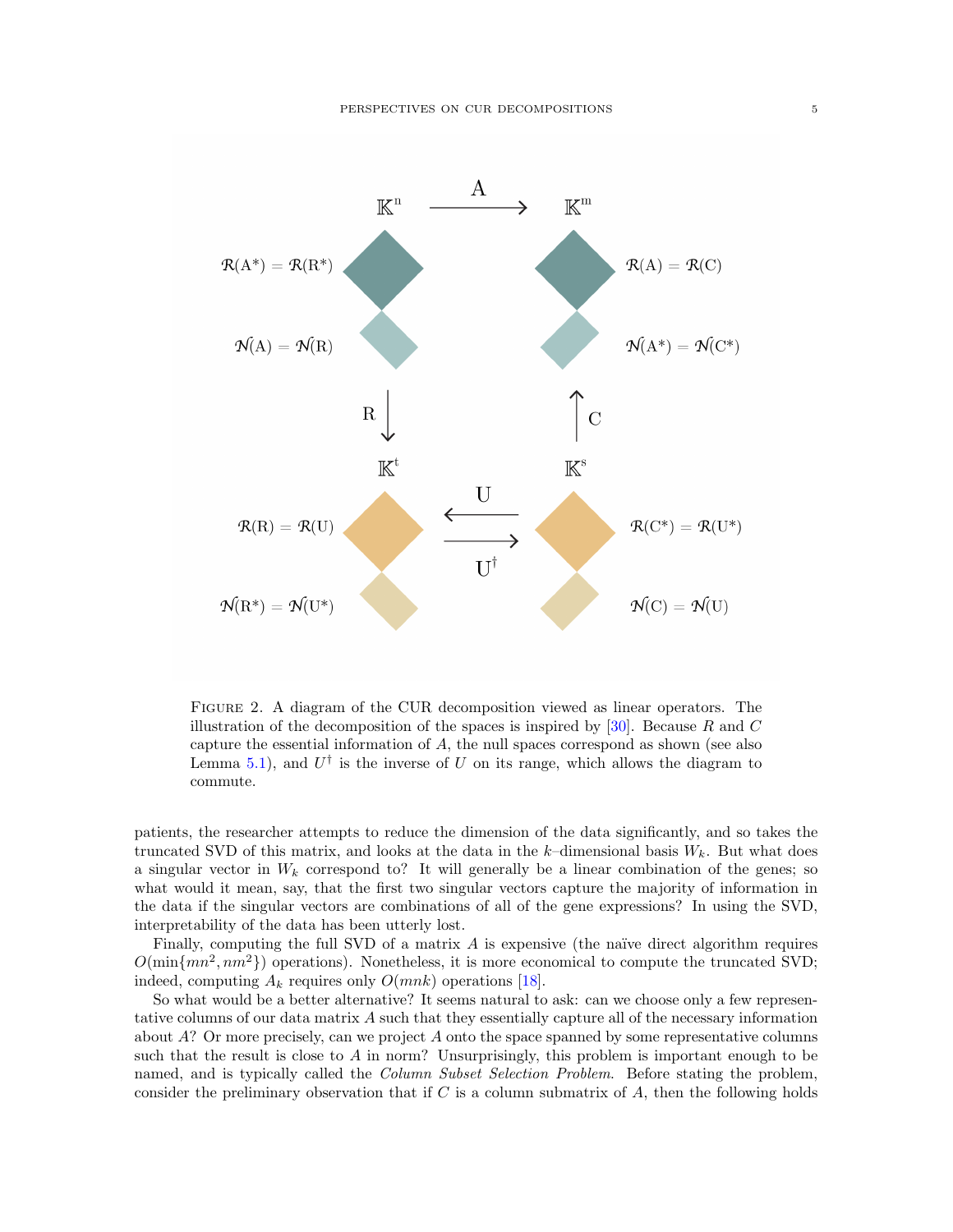for  $\xi = 2$  or  $F$  [\[24,](#page-10-9) Theorem 10.B.7]:

(2) 
$$
\operatorname*{argmin}_{X} \|A - CX\|_{\xi} = C^{\dagger} A.
$$

This property follows from the fact that the Moore–Penrose pseudoinverse gives the least-squares solution to a system of equations. With this observation in hand, combined with the knowledge that  $CC^{\dagger}$ :  $\mathbb{K}^m \to \mathbb{K}^m$  is the projection operator onto the column space of C, the Column Subset Selection Problem may be stated as follows.

**Problem 1** (Column Subset Selection Problem). Given a matrix  $A \in \mathbb{K}^{m \times n}$  and a fixed  $k \in [n]$ , find a column submatrix  $C = A(:, J)$  which solves the following:

<span id="page-5-0"></span>
$$
\min_{\substack{C=A(:,J)\\J\subset [n],|J|=k}} \|A-CC^{\dagger}A\|_{\xi},
$$

where  $\xi$  is a norm allowed to be specified – typically chosen to be either 2 or F.

The astute observer will notice that this problem is difficult in general (more on its complexity in Section [7\)](#page-8-1). Indeed, there are  $\binom{n}{k}$  choices of matrices C over which to minimize. However, let us set this difficulty aside for the moment and return to the problem at hand. Equation [\(2\)](#page-5-0) tells us that given a column submatrix  $C$  which solves the Column Selection Problem,  $A$  is best represented by  $A \approx CC^{\dagger}A$ . But why stop there? We may as well also select some rows of A which best capture the essential information of its row space. Similar to [\(2\)](#page-5-0), one may easily show that, given a row submatrix R of A, the following holds for  $\xi = 2$  or F:

$$
\underset{X}{\text{argmin}} \ \|A - XR\|_{\xi} = AR^{\dagger}.
$$

Therefore, we now wish to find the best rows which minimize the argument above. Rather than calling this the "Row Subset Selection Problem," simply note that this is equivalent to solving the Column Subset Selection Problem on A<sup>∗</sup> .

It is now natural to stitch these tasks together, and attempt to find the minimizer of  $||A - CZR||_{\xi}$ given a fixed  $C$  and  $R$ .

<span id="page-5-1"></span>**Proposition 4.3** ([\[29\]](#page-10-10)). Let  $A \in \mathbb{K}^{m \times n}$  and C and R be column and row submatrices of A, respectively. Then the following holds:

$$
\underset{Z}{argmin} \ \|A - CZR\|_F = C^{\dagger}AR^{\dagger}.
$$

Given the result of Proposition [4.3,](#page-5-1) much of the literature surrounding the CUR decomposition takes

$$
A \approx CC^{\dagger}AR^{\dagger}R
$$

to be the CUR decomposition of A. However, to be more precise, we will herein term this a CUR approximation of A.

It should be noted that Proposition [4.3](#page-5-1) is not true for spectral norm as the follow example demonstrates.

Example 4.4. Consider

$$
A = \begin{bmatrix} 1 & 1 \\ 1 & 2 \end{bmatrix}, C = \begin{bmatrix} 1 \\ 1 \end{bmatrix}, R = \begin{bmatrix} 1 & 1 \end{bmatrix}.
$$

First note that in this case when evaluating  $\argmin_z ||A - CzR||_{\xi}$ , z is simply a scalar. It is a simple exercise to demonstrate that  $||A - CzR||_F^2 = 3(1-z)^2 + (2-z)^2$ , which is minimized whenever  $z = \frac{5}{4} = C^{\dagger}AR^{\dagger}$ . However, under the 2-norm, one can show that  $z = \frac{5}{4}$  is not the optimal solution by considering  $z = \frac{3}{2}$ . Thus Proposition [4.3](#page-5-1) does not hold for the spectral norm in general.

**Example 4.5.** Another example of a different sort is to take  $A = I$ , and C and R to again be the first column and row, respectively. Then  $C^{\dagger}AR^{\dagger} = 1$ , but the eigenvalues of  $A-CzR$  are 1 and  $1-z$ . So any  $z \in [0,2]$  yields a minimum value for  $||A - CzR||_2$  of 1. This example also illustrates the key fact that there may be a continuum of matrices Z for which  $||A - CZR||_2$  is constant.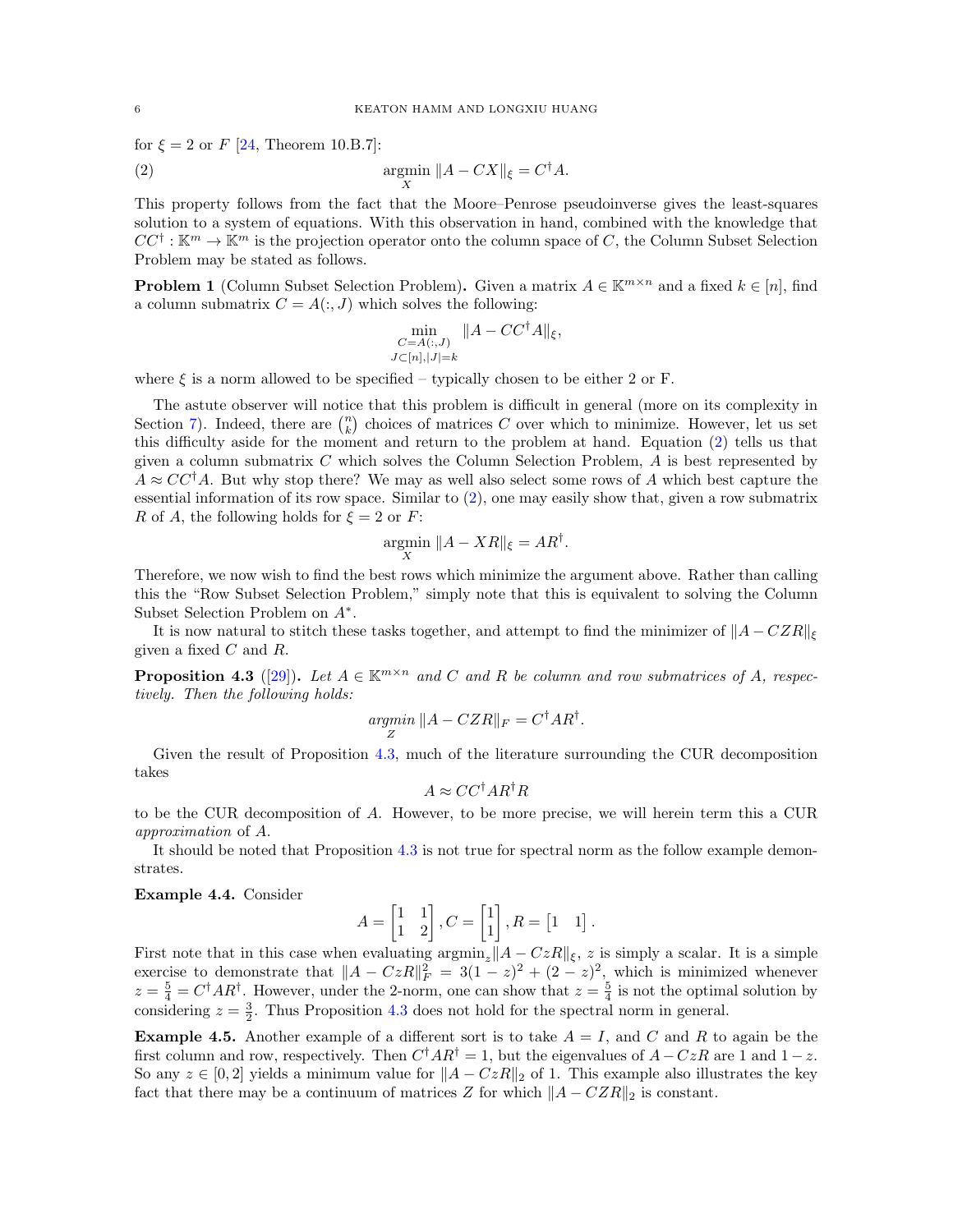# 5. Characterization of the Exact Decomposition

<span id="page-6-1"></span>Previously, we discussed two starting points and conclusions for what is termed the CUR decomposition in the literature. The purpose of this and the next section is to compare these two viewpoints. First, we demonstrate in Theorem [5.5](#page-6-0) that in the exact decomposition case, these viewpoints are in fact one and the same. However, in the process of doing so, we do more by giving several equivalent characterizations of when an exact CUR decomposition is obtained. Before stating this theorem, we make note of some useful facts about the matrices involved.

<span id="page-6-2"></span>**Lemma 5.1.** Suppose that A, C, U, and R are as in Theorem [4.1,](#page-2-0) with rank  $(A) = \text{rank}(U)$ . Then  $\mathcal{N}(C) = \mathcal{N}(U), \, \mathcal{N}(R^*) = \mathcal{N}(U^*), \, \mathcal{N}(A) = \mathcal{N}(R), \, \text{and } \mathcal{N}(A^*) = \mathcal{N}(C^*).$  Moreover,

$$
C^{\dagger}C = U^{\dagger}U
$$
,  $RR^{\dagger} = UU^{\dagger}$ ,  
\n $AA^{\dagger} = CC^{\dagger}$ , and  $A^{\dagger}A = R^{\dagger}R$ .

*Proof.* As noted in the proof of Theorem [4.1,](#page-2-0) the constraint that rank  $(U) = \text{rank}(A) = k$  implies also that C and R have rank  $k$  as well. The statements about the null spaces follows directly from this observation. To prove the moreover statements, notice that if  $C \in \mathbb{K}^{m \times s}$ , then  $C^{\dagger}C : \mathbb{K}^{s} \to \mathbb{K}^{s}$ is the orthogonal projection onto  $\mathcal{N}(C)^{\perp}$ . However,  $\mathcal{N}(C) = \mathcal{N}(U)$  since their ranks are the same and U is obtained by selecting certain rows of C, and hence  $\mathcal{N}(C)^{\perp} = \mathcal{N}(U)^{\perp}$ . Therefore,  $C^{\dagger}C$ is the orthogonal projection onto  $\mathcal{N}(U)^{\perp}$ , but this is  $U^{\dagger}U$ . Similarly,  $RR^{\dagger}$  is the projection onto  $\mathcal{N}(R^*)^{\perp} = \mathcal{N}(U^*)^{\perp}$ , whence  $RR^{\dagger} = U U^{\dagger}$ . The final two statements follow by the same reasoning, so the details are omitted.  $\square$ 

<span id="page-6-3"></span>**Lemma 5.2.** Let  $A \in \mathbb{K}^{m \times n}$  and  $B \in \mathbb{K}^{n \times p}$ . If  $\text{rank}(A) = \text{rank}(B) = n$ , then  $\text{rank}(AB) = n$ .

The proof of Lemma [5.2](#page-6-3) is a straightforward exercise using Sylvester's rank inequality, and so is omitted.

<span id="page-6-5"></span>Corollary 5.3. Let  $A \in \mathbb{K}^{m \times n}$  with rank  $(A) = k$ . Let  $C = A(:,J)$  and  $R = A(I,:)$  with rank  $(C) =$ rank  $(R) = k$ . Then rank  $(U) = k$  with  $U = A(I, J)$ .

*Proof.* Assume that A has truncated SVD  $A = W_k \Sigma_k V_k^*$ . Then  $C = W_k \Sigma_k (V_k(J,:))^*$ . Since rank  $(C) = k$ , we have rank  $(V_k(J,:)) = k$ . Similarly, we can conclude that rank  $(W_k(I,:)) = k$ . Note that  $U = A(I, J) = W_k(I, :)\Sigma_k(V_k(J, :))^*$ , hence by Lemma [5.2,](#page-6-3) we have rank  $(U) = k$ .

As a side note, one can also demonstrate a different form for U aside from simply intersection of C and R.

<span id="page-6-6"></span>**Proposition 5.4.** Suppose that A, C, U, and R are as in Theorem [4.1](#page-2-0) (but without any assumption on the rank of U). Then

$$
U = RA^{\dagger}C.
$$

*Proof.* Let the full singular value decomposition of A be  $A = W_A \Sigma_A V_A^*$ . Then  $C = A(:,J)$  $W_A \Sigma_A V_A^*(:,J), R = A(I,:)= W_A(I,:)\Sigma_A V_A^*$ , and  $U = U_A(I,:)\Sigma_A V_A^*(:,J)$ . Therefore, we have

$$
RA^{\dagger}C = W_A(I,:) \Sigma_A V_A^* V_A \Sigma_A^{\dagger} W_A^* W_A \Sigma_A V_A^*(:,J)
$$
  
= 
$$
W_A(I,:) \Sigma_A \Sigma_A^{\dagger} \Sigma_A V_A^*(:,J)
$$
  
= 
$$
W_A(I,:) \Sigma_A V_A^*(:,J) = U.
$$

 $\Box$ 

We are now in a position to prove our main theorem characterizing exact CUR decompositions (restated here for clarity).

<span id="page-6-4"></span><span id="page-6-0"></span>**Theorem 5.5.** Let  $A \in \mathbb{K}^{m \times n}$  and  $I \subset [m]$ ,  $J \subset [n]$  (possibly having redundant entries). Let  $C = A(:, J), U = A(I, J),$  and  $R = A(I,:)$ . Then the following are equivalent:  $(i)$  rank  $(U)$  = rank  $(A)$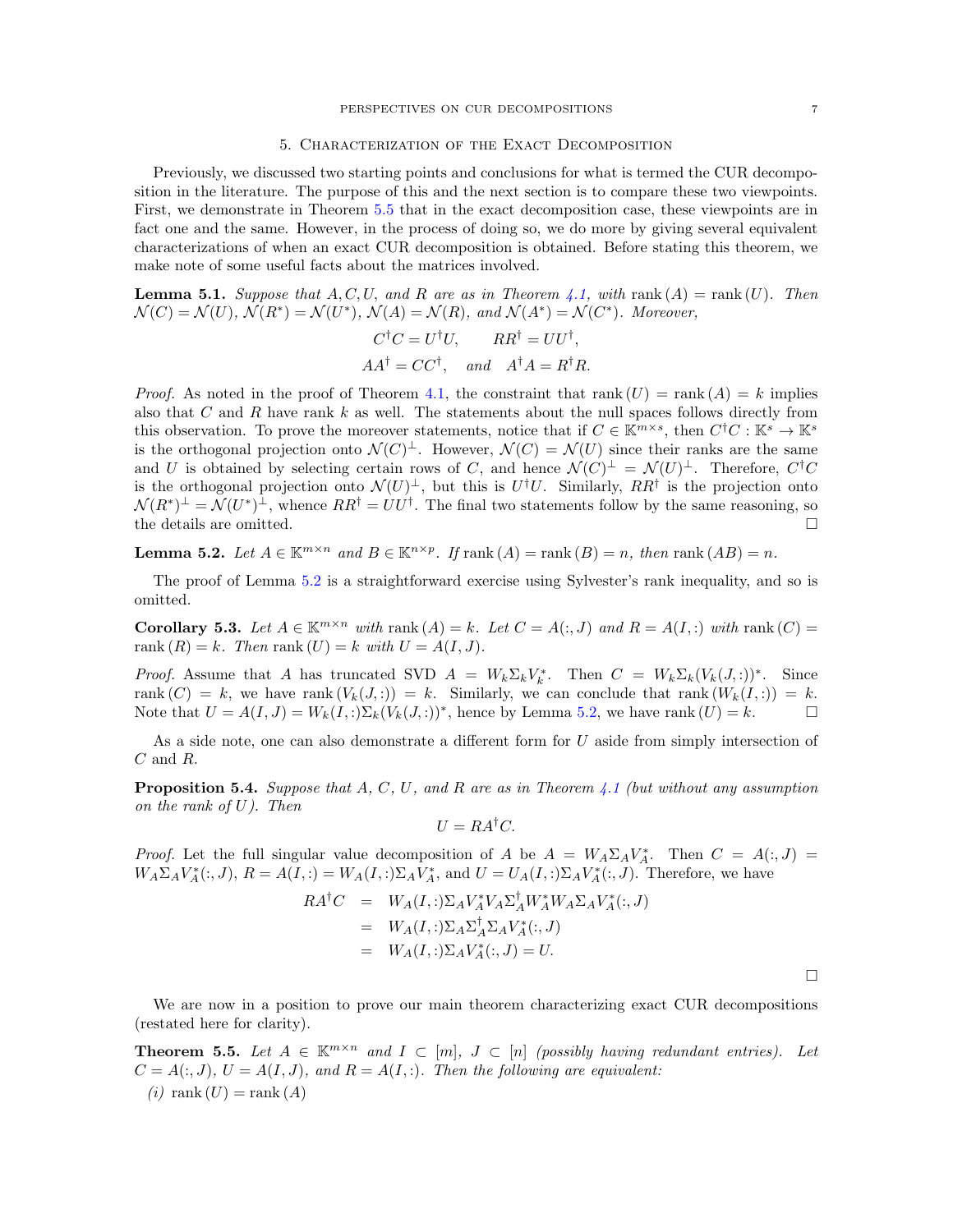<span id="page-7-4"></span><span id="page-7-2"></span><span id="page-7-1"></span>(ii)  $A = CU^{\dagger}R$ (iii)  $A = CC^{\dagger}AR^{\dagger}R$  $(iv)$   $A^{\dagger} = R^{\dagger}UC^{\dagger}$ (v) rank  $(C)$  = rank  $(R)$  = rank  $(A)$ .

<span id="page-7-3"></span>*Proof.* Theorem [4.1](#page-2-0) and Remark [4.2](#page-2-2) g[i](#page-6-4)ve the implication  $(i) \Rightarrow (ii)$  $(i) \Rightarrow (ii)$  $(i) \Rightarrow (ii)$ . To see  $(ii) \Rightarrow (i)$ , suppose to the contrary that rank  $(U) \neq \text{rank}(A)$ . By construction of U, this implies that rank  $(U) < \text{rank}(A)$ . On the other hand,

$$
rank(A) = rank(CU^{\dagger}R) \le rank(U^{\dagger}) = rank(U) < rank(A),
$$

which yields a contradiction.

The forward d[i](#page-6-4)rection of  $(i) \Leftrightarrow (v)$  $(i) \Leftrightarrow (v)$  $(i) \Leftrightarrow (v)$  is easily seen, while the reverse direction is the content of Corollary [5.3,](#page-6-5) and  $(v) \Rightarrow (iii)$  $(v) \Rightarrow (iii)$  $(v) \Rightarrow (iii)$  $(v) \Rightarrow (iii)$  $(v) \Rightarrow (iii)$  is obvious given that under the assumption on the spans,  $AA^{\dagger} = CC^{\dagger}$ according to Lemma [5.1.](#page-6-2) To see  $(iii) \Rightarrow (v)$  $(iii) \Rightarrow (v)$  $(iii) \Rightarrow (v)$  $(iii) \Rightarrow (v)$  $(iii) \Rightarrow (v)$ , recall that by construction, span $(C) \subset \text{span}(A)$ , but  $(iii)$ implies that span(A)  $\subset$  span(C). A similar argument shows that span( $R^*$ ) = span( $A^*$ ), which yields  $(v).$  $(v).$  $(v).$ 

Now suppose that ([i](#page-6-4)) (and equivalently ([ii](#page-7-2))) holds. By Proposition [5.4,](#page-6-6)  $U = RA^{\dagger}C$ , hence the following holds:

$$
R^{\dagger}UC^{\dagger} = R^{\dagger}RA^{\dagger}CC^{\dagger}
$$

$$
= A^{\dagger}AA^{\dagger}AA^{\dagger}
$$

$$
= A^{\dagger},
$$

where the second equality follows from Lemma [5.1](#page-6-2) (wh[i](#page-6-4)ch requires the assumption  $(i)$ ) and the last from propert[i](#page-6-4)es defining the Moore–Penrose pseudoinverse. Thus  $(i) \Rightarrow (iv)$  $(i) \Rightarrow (iv)$  $(i) \Rightarrow (iv)$ . Conversely, suppose that  $A^{\dagger} = R^{\dagger} U C^{\dagger}$ . Then by Proposition [5.4,](#page-6-6)

$$
A = AA^{\dagger}A = AR^{\dagger}UC^{\dagger}A = AR^{\dagger}RA^{\dagger}CC^{\dagger}A.
$$

Hence rank  $(A) = \text{rank}(AR^{\dagger}RA^{\dagger}CC^{\dagger}A) \leq \text{rank}(C) \leq \text{rank}(A)$ . Thus,  $\text{rank}(A) = \text{rank}(C)$ . Similarly, rank  $(A) = \text{rank}(R)$ , and an appeal to Corollary [5.3](#page-6-5) completes the proof of  $(iv) \Rightarrow (i)$  $(iv) \Rightarrow (i)$  $(iv) \Rightarrow (i)$  $(iv) \Rightarrow (i)$  $(iv) \Rightarrow (i)$ .

Theorem [5.5](#page-6-0) provides several novel characterizations of exact CUR decompositions, and in particu-lar, the equivalence of conditions [\(ii\)](#page-7-2) and  $(iii)$  $(iii)$  $(iii)$  demonstrates that the two proposed viewpoints indeed match in the exact decomposition case (and only in this case).

We now turn to some auxiliary observations.

<span id="page-7-0"></span>**Proposition 5.6.** Suppose that  $A, C, U$ , and  $R$  satisfy any of the equivalent conditions of Theorem [5.5.](#page-6-0) Then

$$
U^{\dagger} = C^{\dagger} A R^{\dagger}.
$$

*Proof.* On account of Lemma [5.1](#page-6-2) and the fact that  $A = CU^{\dagger}R$ ,

$$
^{\dagger}AR^{\dagger} = C^{\dagger}CU^{\dagger}RR^{\dagger}
$$

$$
= U^{\dagger}UU^{\dagger}UU^{\dagger}
$$

$$
= U^{\dagger},
$$

where the final step follows from basic properties of the Moore–Penrose pseudoinverse.  $\Box$ 

 $\mathcal{C}_{0}^{(n)}$ 

**Remark 5.7.** The condition in Proposition [5.6](#page-7-0) is not sufficient; if  $U^{\dagger} = C^{\dagger} A R^{\dagger}$ , then rank (A) may not equal to rank  $(U)$ . For example, let

$$
A = \begin{bmatrix} 0 & I \\ I & 0 \end{bmatrix},
$$

and let  $C = \begin{bmatrix} 0 \\ 0 \end{bmatrix}$ I and  $R = \begin{bmatrix} 0 & I \end{bmatrix}$ . Then  $U = U^{\dagger} = 0$ , and  $C^{\dagger}AR^{\dagger} = \begin{bmatrix} 0 & I \end{bmatrix} \cdot \begin{bmatrix} 0 & I \\ I & 0 \end{bmatrix}$ I 0  $\Big] \cdot \Big[ \begin{matrix} 0 \\ r \end{matrix}$ I  $\Big] = 0.$  Thus  $U^{\dagger} = C^{\dagger} A R^{\dagger}$ , but rank  $(A) \neq$  rank  $(U)$ .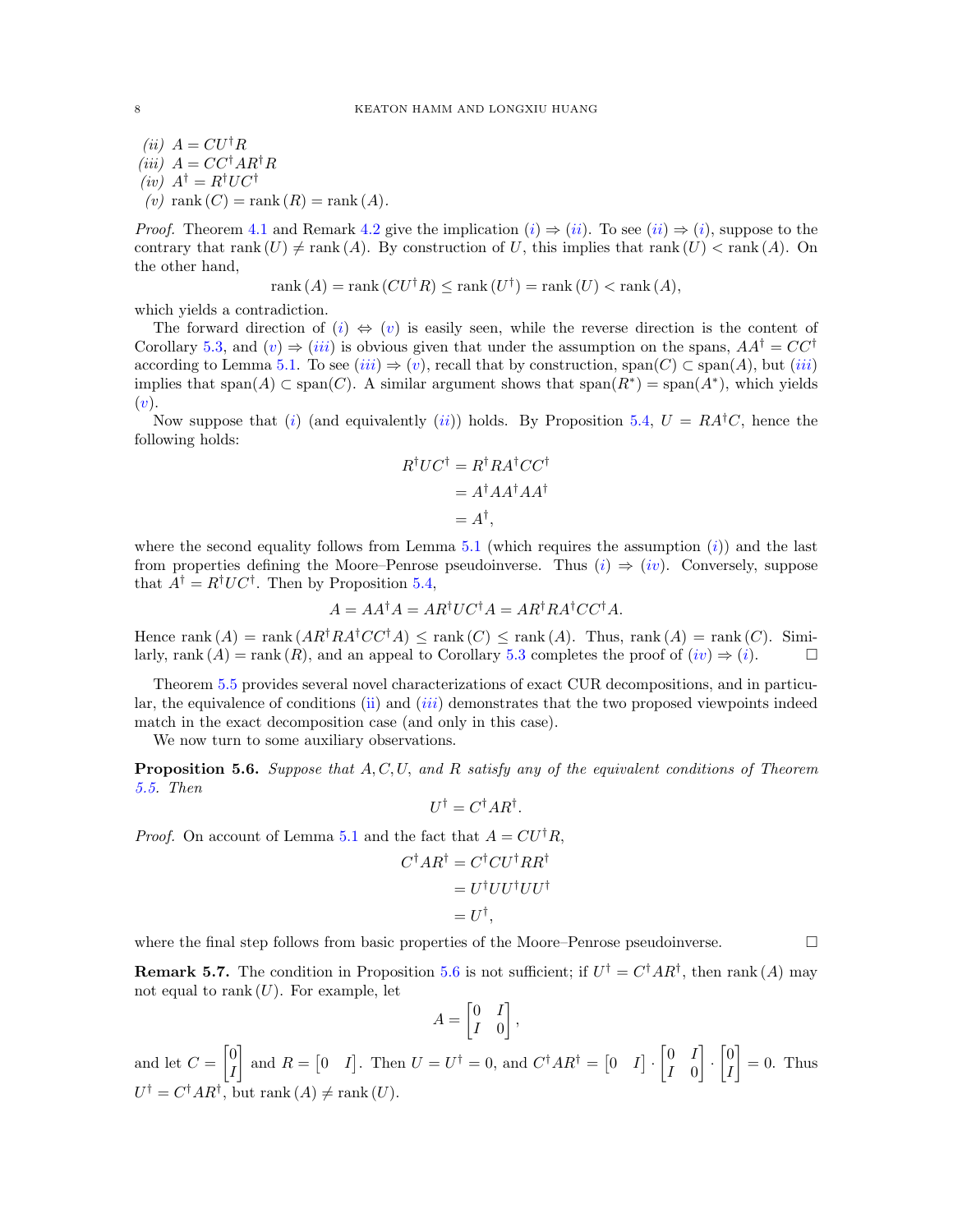Note that Proposition [5.4](#page-6-6) holds for any choice of column and row submatrices  $C$  and  $R$ . However, Proposition [5.6](#page-7-0) requires the additional assumption that U and A have the same rank. Recall that Proposition [5.6](#page-7-0) does not follow immediately from Proposition [5.4](#page-6-6) without this additional assumption given the fact that  $(AB)^{\dagger}$  is not  $B^{\dagger}A^{\dagger}$  in general. Additionally, since the conclusion of Proposition [5.6](#page-7-0) does not imply rank  $(U) = \text{rank}(A)$ , then it cannot imply any of the equivalent conditions given in Theorem [5.5](#page-6-0) in general. We end this section with an interesting question related to this proposition. Evidently, if  $U^{\dagger} = C^{\dagger}AR^{\dagger}$ , then  $CU^{\dagger}R = CC^{\dagger}AR^{\dagger}R$ . Does the converse always hold? Note that if rank  $(U)$  = rank  $(A)$ , then the converse is true by Theorem [5.5](#page-6-0) because both quantities are A. However, to show that it holds in general, one must determine if it holds in the case that  $A \neq C U^{\dagger}R$ . At the moment, we leave this as an open question; however, numerical experiments give evidence that it is possibly true.

## 6. Distinctness in the Approximation Case

<span id="page-8-0"></span>Now let us give a simple example to show that in the CUR approximation case, the choice of  $C^{\dagger}AR^{\dagger}$ for the middle matrix in the CUR approximation indeed gives a better approximation than using  $U^{\dagger}$ , and in fact these matrices are not the same in this case.

# Example 6.1. Consider the full rank matrix

$$
A = \begin{bmatrix} 1 & 2 \\ 3 & 4 \end{bmatrix},
$$

and let

$$
C = A(:, 1) = \begin{bmatrix} 1 \\ 3 \end{bmatrix}, \text{ and } R = A(1, :) = \begin{bmatrix} 1 & 2 \end{bmatrix}.
$$

Then  $U = U^{\dagger} = 1$ , and notice that  $||A - CU^{\dagger}R||_F = 2$ . However, minimizing the function  $f(z) = ||A - CzR||_F$  yields a minimal value of 1.0583 at  $z = 0.76$ , which is  $C^{\dagger}AR^{\dagger}$ . This simple example demonstrates that in the approximation case when fewer rows and columns are chosen than the rank of A, the matrices  $U^{\dagger}$  and  $C^{\dagger}AR^{\dagger}$  are different in general.

# 7. A History

<span id="page-8-1"></span>A precise history of the CUR decomposition (Theorem [4.1\)](#page-2-0) is somewhat elusive and its origins appear to be folklore at this point. Many papers cite Gantmacher's book [\[14\]](#page-10-11) without providing a specific location, but noting that the term *matrix skeleton* is used therein. The authors could not verify this source, as a search of the term skeleton in a digital copy of the book turned up no results. However, we find it implicitly in a paper by Penrose from 1956 [\[26\]](#page-10-12) (this is a follow-up paper to the one defining the pseudoinverse that now bears his name). Therein, Penrose notes (albeit without proof) that any matrix may be written (possibly after rearrangement of rows and columns) in the form

$$
A = \begin{bmatrix} B & D \\ E & EB^{-1}D \end{bmatrix},
$$

where B is any nonsingular submatrix of A with rank  $(B) = \text{rank}(A)$ , whereupon one can immediately get a valid CUR decomposition for this matrix by choosing  $R = \begin{bmatrix} B & D \end{bmatrix}$  and  $C = \begin{bmatrix} B & B \end{bmatrix}$ E . Subsequently, Theorem [4.1](#page-2-0) is stated without proof in the case that U is square and invertible in  $\overline{15}$ . The proof for square submatrices U that are not full rank appears in  $[6]$ . To the authors' knowledge, the first time the direct proof of the general rectangular U case appears in the literature was in [\[1\]](#page-9-0); the proof given here is essentially the one given therein.

The trail of the CUR decomposition as a computational tool runs cold for some time after Penrose's paper, but may be picked up again in the works of Goreinov, Zamarashkin, and Tyrtyshnikov [\[15,](#page-10-3) [16,](#page-10-14) [17\]](#page-10-15). The authors therein take for granted the exact CUR decomposition of the form  $A = CU^{-1}R$ , which is a special case of Theorem [4.1](#page-2-0) whenever exactly rank  $(A)$  rows and columns are chosen to form  $U$ . From this launching point, they ask the question: if  $A$  is approximately low rank, then how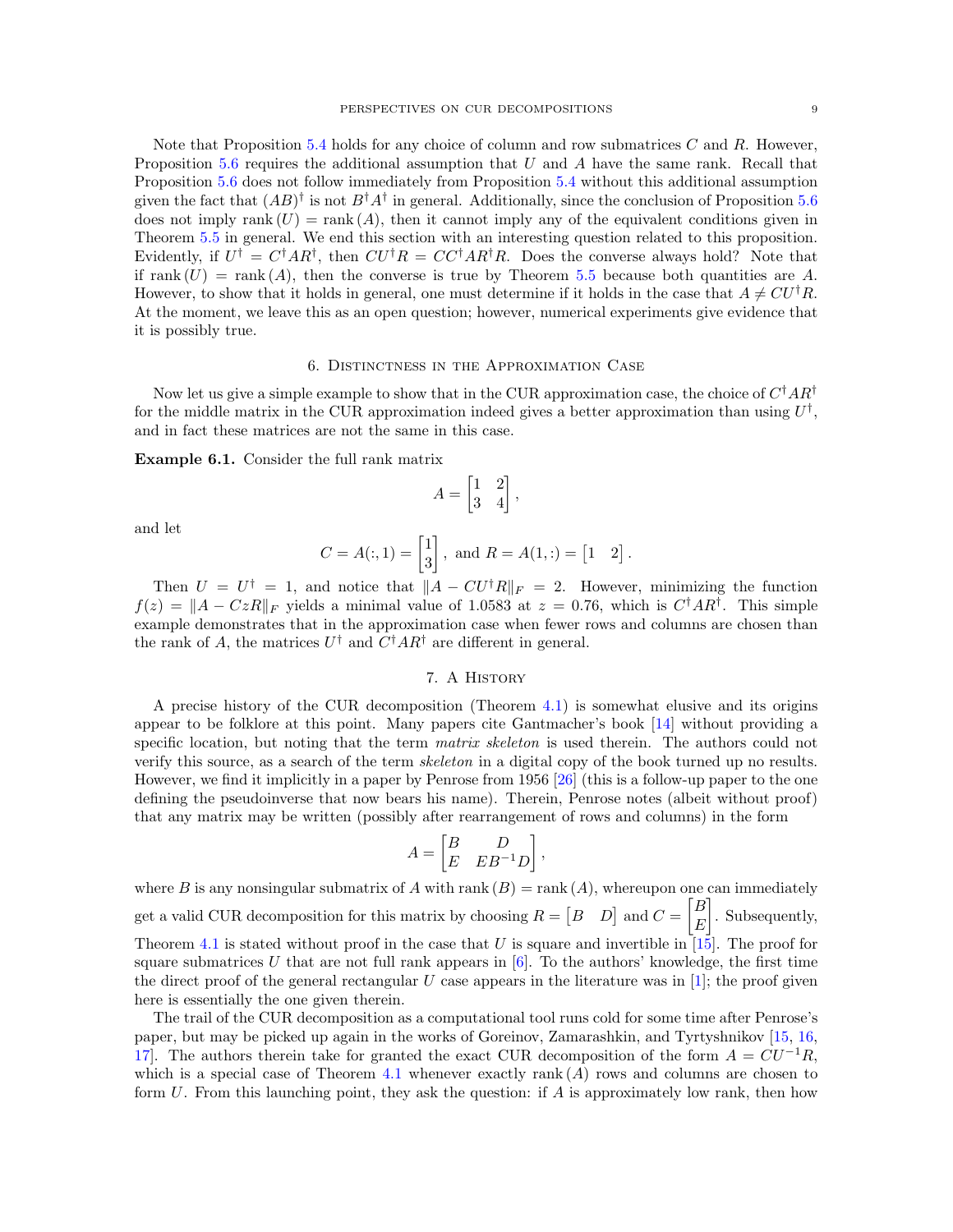can one obtain a good CUR approximation to A in the spectral norm? However, their analysis is for general matrices U rather than simply being of the form  $U = A(I, J)$ . They provide precise estimates on CUR approximations in terms of a related min-max quantity. These estimates are universal in the sense that the derived upper bound is not dependent upon the given matrix A.

The works of Goreinov, Zamarashkin, and Tyrtyshnikov are perhaps the modern starting point of CUR approximations, and have since sparked a significant amount of activity in the area. Specifically, Drineas, Kannan, and Mahoney, have considered a large variety of CUR approximations inspired by the analysis of  $[15]$ . They again admit flexibility in the choice of the matrix U, and prove many relative and additive error bounds for their approximations, as well as determining algorithms for computing the approximations which are computationally cheap, [\[4,](#page-10-16) [10,](#page-10-4) [11,](#page-10-5) [12,](#page-10-6) [23\]](#page-10-1). A typical result in these works quantifies how well a CUR approximation with randomly oversampled columns and rows approximates the truncated SVD up to some penalty. Similar work has been done by Chiu and Demanet [\[7\]](#page-10-2) for uniform sampling of columns and rows with an additional coherency assumption on the given matrix A. For fast deterministic CUR methods, consult [\[28,](#page-10-17) [32\]](#page-10-18)

Applications of CUR approximations have become prevalent, including works on astronomical object detection [\[36\]](#page-11-0), mass spectrometry imaging [\[34\]](#page-11-1), matrix completion [\[33\]](#page-10-19), the joint learning problem [\[21\]](#page-10-20), and subspace clustering [\[1,](#page-9-0) [2\]](#page-9-1).

A very general framework for randomized low-rank matrix approximations is given in the excellent work of Halko, Martinsson, and Tropp [\[18\]](#page-10-7), wherein they discuss CUR approximations as well as related methods such as interpolative decompositions and randomized approximations to the SVD.

The Column Subset Selection Problem (CSSP) has been well-studied in the theoretical computer science literature [\[3,](#page-9-2) [5,](#page-10-21) [9,](#page-10-22) [22,](#page-10-23) [25,](#page-10-24) [31,](#page-10-25) [35\]](#page-11-2). Indeed as a dimension reduction tool for data analysis, the CSSP is completely natural. Many such methods attempt to represent given data in terms of a basis of reduced dimension which capture the essential information of the data. Whereas Principal Component Analysis may result in a loss of interpretability as mentioned before, column selection corresponds to choosing actual columns of the data, and hence the minimization in the CSSP is attempting to find the best features that capture the most information of the data. Feature selection as a preconditioner to task-based machine learning algorithms – e.g. neural network or support vector machine classifiers – is a critical step in many applications, and thus a thorough understanding of the CSSP is important for the analysis of data. Column selection has also been applied in drawing large graphs [\[20\]](#page-10-26).

As for complexity, the CSSP is believed to be NP–hard, with a purported proof given by Shitov [\[27\]](#page-10-27); a proof of its UG–hardness was given already by Civril  $\lvert 8 \rvert$ . UG–hardness is a relaxed notion which states that a problem is NP–hard assuming the Unique Games Conjecture (see [\[19\]](#page-10-29) for a formal description).

## Acknowledgements

K. H. is partially supported by the National Science Foundation TRIPODS program, grant number NSF CCF–1740858. LX.H. is partially supported by NSF Grant DMS-1322099. Much of the work for this article was done while LX.H. was a graduate student at Vanderbilt University.

We are indebted to Amy Hamm Design for making our sketches of Figures [1,](#page-3-0) and [2](#page-4-0) a reality. K. H. thanks Vahan Huroyan for many helpful discussions related to this work, and David Glickenstein and Jean-Luc Bouchot for comments on a preliminary version of the manuscript.

## **REFERENCES**

- <span id="page-9-0"></span>[1] Akram Aldroubi, Keaton Hamm, Ahmet Bugra Koku, and Ali Sekmen. CUR decompositions, similarity matrices, and subspace clustering. Frontiers in Applied Mathematics and Statistics, 4:65, 2019.
- <span id="page-9-1"></span>[2] Akram Aldroubi, Ali Sekmen, Ahmet Bugra Koku, and Ahmet Faruk Çakmak. Similarity matrix framework for data from union of subspaces. Applied and Computational Harmonic Analysis, 45(2):425–435, 2018.
- <span id="page-9-2"></span>[3] Jason Altschuler, Aditya Bhaskara, Gang Fu, Vahab Mirrokni, Afshin Rostamizadeh, and Morteza Zadimoghaddam. Greedy column subset selection: New bounds and distributed algorithms. In Maria Florina Balcan and Kilian Q. Weinberger, editors, Proceedings of The 33rd International Conference on Machine Learning, volume 48 of Proceedings of Machine Learning Research, pages 2539–2548, New York, New York, USA, 20–22 Jun 2016. PMLR.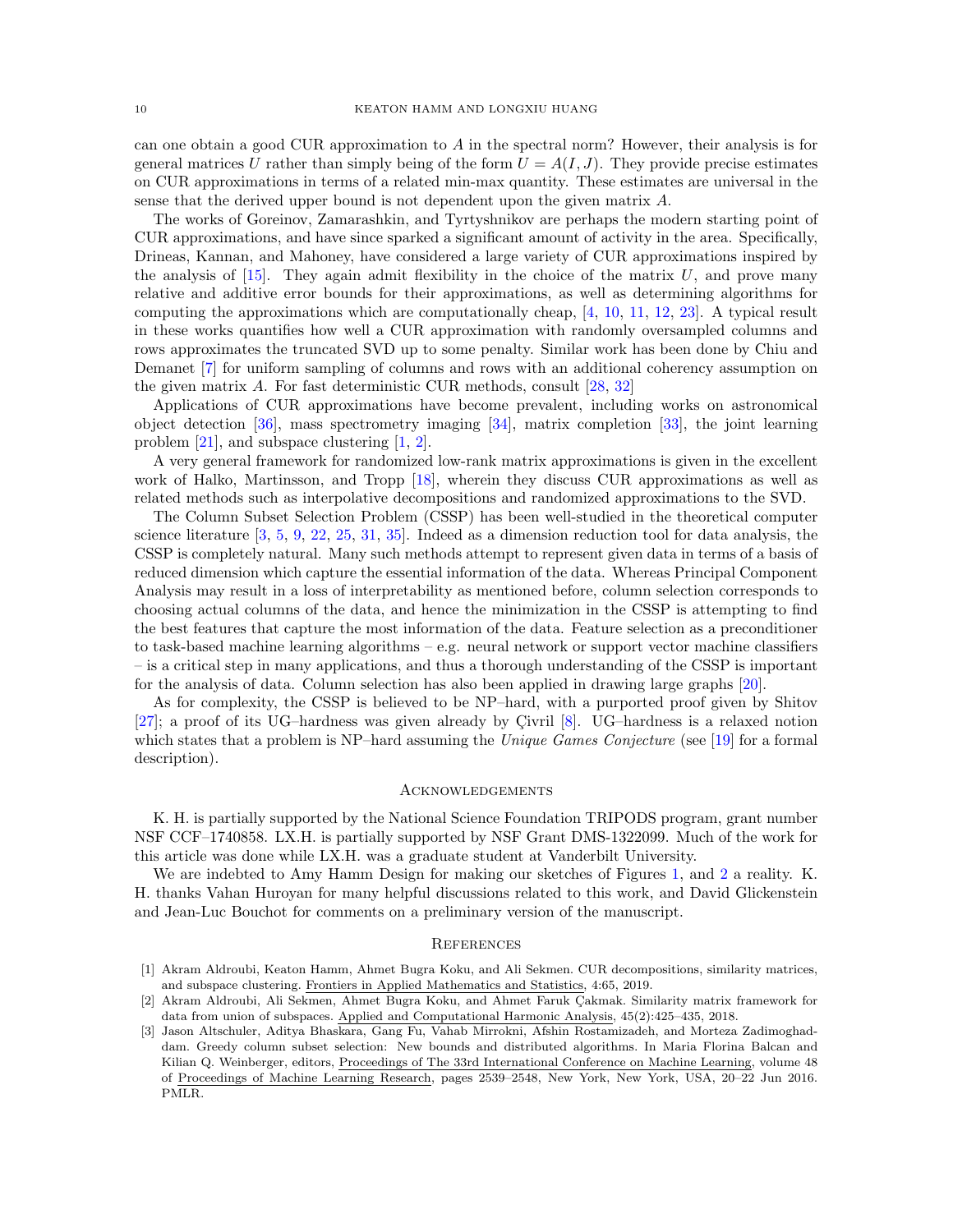- <span id="page-10-16"></span>[4] Jacob Bien, Ya Xu, and Michael W Mahoney. CUR from a sparse optimization viewpoint. In Advances in Neural Information Processing Systems, pages 217–225, 2010.
- <span id="page-10-21"></span>[5] Christos Boutsidis, Michael W Mahoney, and Petros Drineas. An improved approximation algorithm for the column subset selection problem. In Proceedings of the twentieth annual ACM-SIAM symposium on Discrete algorithms, pages 968–977. SIAM, 2009.
- <span id="page-10-13"></span>[6] Cesar F. Caiafa and Andrzej Cichocki. Generalizing the column-row matrix decomposition to multi-way arrays. Linear Algebra and its Applications, 433(3):557 – 573, 2010.
- <span id="page-10-2"></span>[7] Jiawei Chiu and Laurent Demanet. Sublinear randomized algorithms for skeleton decompositions. SIAM Journal on Matrix Analysis and Applications, 34(3):1361–1383, 2013.
- <span id="page-10-28"></span>[8] Ali Çivril. Column subset selection problem is UG-hard. Journal of Computer and System Sciences, 80(4):849–859, 2014.
- <span id="page-10-22"></span>[9] Amit Deshpande and Luis Rademacher. Efficient volume sampling for row/column subset selection. In Foundations of Computer Science (FOCS), 2010 51st Annual IEEE Symposium on, pages 329–338. IEEE, 2010.
- <span id="page-10-4"></span>[10] Petros Drineas, Ravi Kannan, and Michael W Mahoney. Fast monte carlo algorithms for matrices III: Computing a compressed approximate matrix decomposition. SIAM Journal on Computing, 36(1):184–206, 2006.
- <span id="page-10-5"></span>[11] Petros Drineas and Michael W Mahoney. On the Nyström method for approximating a Gram matrix for improved kernel-based learning. Journal of Machine Learning Research, 6(Dec):2153–2175, 2005.
- <span id="page-10-6"></span>[12] Petros Drineas, Michael W Mahoney, and S Muthukrishnan. Relative-error CUR matrix decompositions. SIAM Journal on Matrix Analysis and Applications, 30(2):844–881, 2008.
- <span id="page-10-0"></span>[13] Ehsan Elhamifar and Rene Vidal. Sparse subspace clustering: Algorithm, theory, and applications. IEEE transactions on pattern analysis and machine intelligence, 35(11):2765–2781, 2013.
- <span id="page-10-11"></span>[14] Feliks R Gantmacher. Matrix theory. Chelsea, New York, 21, 1959.
- <span id="page-10-3"></span>[15] S. A. Goreĭnov, N. L. Zamarashkin, and E. E. Tyrtyshnikov. Pseudo-skeleton approximations of matrices. Dokl. Akad. Nauk, 343(2):151–152, 1995.
- <span id="page-10-14"></span>[16] Sergei A. Gore˘ınov, Eugene E. Tyrtyshnikov, and Nickolai L. Zamarashkin. A theory of pseudoskeleton approximations. Linear algebra and its applications, 261(1-3):1–21, 1997.
- <span id="page-10-15"></span>[17] Sergei A Gore˘ınov, Nikolai Leonidovich Zamarashkin, and Evgenii Evgenevich Tyrtyshnikov. Pseudo-skeleton approximations by matrices of maximal volume. Mathematical Notes, 62(4):515–519, 1997.
- <span id="page-10-7"></span>[18] Nathan Halko, Per-Gunnar Martinsson, and Joel A Tropp. Finding structure with randomness: Probabilistic algorithms for constructing approximate matrix decompositions. SIAM review, 53(2):217–288, 2011.
- <span id="page-10-29"></span>[19] Subhash Khot. On the power of unique 2-prover 1-round games. In Proceedings of the Thiry-fourth Annual ACM Symposium on Theory of Computing, STOC '02, pages 767–775, New York, NY, USA, 2002. ACM.
- <span id="page-10-26"></span>[20] Marc Khoury, Yifan Hu, Shankar Krishnan, and Carlos Scheidegger. Drawing large graphs by low-rank stress majorization. In Computer Graphics Forum, volume 31, pages 975–984. Wiley Online Library, 2012.
- <span id="page-10-20"></span>[21] C. Li, X. Wang, W. Dong, J. Yan, Q. Liu, and H. Zha. Joint active learning with feature selection via CUR matrix decomposition. IEEE Transactions on Pattern Analysis and Machine Intelligence, 41(6):1382–1396, June 2019.
- <span id="page-10-23"></span>[22] Xuelong Li and Yawei Pang. Deterministic column-based matrix decomposition. IEEE Transactions on Knowledge and Data Engineering, 22(1):145–149, 2010.
- <span id="page-10-1"></span>[23] Michael W Mahoney and Petros Drineas. CUR matrix decompositions for improved data analysis. Proceedings of the National Academy of Sciences, 106(3):697–702, 2009.
- <span id="page-10-9"></span>[24] Albert W. Marshall, Ingram Olkin, and Barry C. Arnold. Inequalities: Theory of majorization and its applications. Springer Series in Statistics. Springer-Verlag New York, 2 edition, 2011.
- <span id="page-10-24"></span>[25] Bruno Ordozgoiti, Sandra Gómez Canaval, and Alberto Mozo. Iterative column subset selection. Knowledge and Information Systems, 54(1):65–94, 2018.
- <span id="page-10-12"></span>[26] R. Penrose. On best approximate solutions of linear matrix equations. Mathematical Proceedings of the Cambridge Philosophical Society, 52(1):1719, 1956.
- <span id="page-10-27"></span>[27] Yaroslav Shitov. Column subset selection is NP-complete. arXiv preprint arXiv:1701.02764, 2017.
- <span id="page-10-17"></span>[28] Danny C Sorensen and Mark Embree. A DEIM induced CUR factorization. SIAM Journal on Scientific Computing, 38(3):A1454–A1482, 2016.
- <span id="page-10-10"></span>[29] GW Stewart. Four algorithms for the the efficient computation of truncated pivoted qr approximations to a sparse matrix. Numerische Mathematik, 83(2):313–323, 1999.
- <span id="page-10-8"></span>[30] Gilbert Strang, Gilbert Strang, Gilbert Strang, and Gilbert Strang. Introduction to linear algebra, volume 3. Wellesley-Cambridge Press Wellesley, MA, 1993.
- <span id="page-10-25"></span>[31] Joel A Tropp. Column subset selection, matrix factorization, and eigenvalue optimization. In Proceedings of the Twentieth Annual ACM-SIAM Symposium on Discrete Algorithms, pages 978–986. Society for Industrial and Applied Mathematics, 2009.
- <span id="page-10-18"></span>[32] Sergey Voronin and Per-Gunnar Martinsson. Efficient algorithms for CUR and interpolative matrix decompositions. Advances in Computational Mathematics, 43(3):495–516, 2017.
- <span id="page-10-19"></span>[33] Miao Xu, Rong Jin, and Zhi-Hua Zhou. CUR algorithm for partially observed matrices. In International Conference on Machine Learning, pages 1412–1421, 2015.